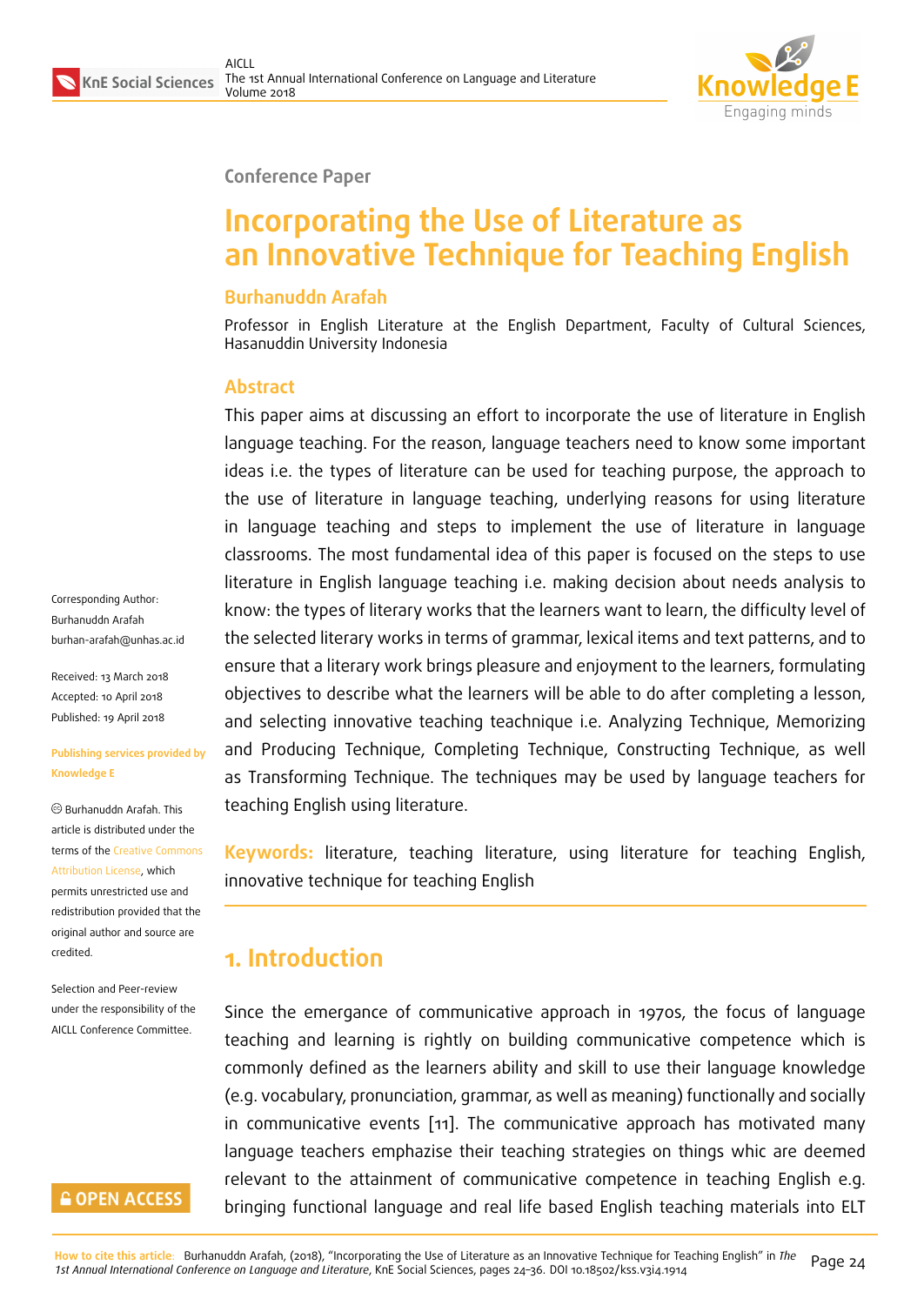classrooms. This is done to achieve one main purpose i.e. to equip the laerners with knowledge of communication and skills they need to take a part in real social interactions, by using natural English with real native English speakers. There are at least two important things in the taechers' perception regarding CLT, *the first* is the use of functional language, such as asking for directions, making requests, talking about daily activities or hobbies, discussing their jobs or families, for all level of learners; *the second* is the use of authentic materials as a way to expose the language which is used in real life sitiations by native speakers of English.

In this regard, literature starts becoming not popular when the orientation of language teaching and learning is mostly focused on the functional use of language. Besides, many language researhers suggest that if English learners are willing to speak English effectively, they must learn real English which is used in real life situations by native speakers of English [1]. Therefore, authentic materials can be an option for teachers because they are the representations of the language used for real-life purposes by real people [17]. Even if literature is recognized as authentic material, studying language through liter[at](#page-11-1)ure is deemed unable to help the development of second language competence and proficiency of the learners [7] owing to its structural complexity and lack of co[nfi](#page-12-0)rmity to standard garmmatical rules [23], as well as its lingustic difficulty which requires a lot of background knowledge English language and culture [18]. The facts have greatly affected the role of literatu[re](#page-11-2) within the mainstream of ELT. It seems to be overlooked for inclusion in the English lang[uag](#page-12-1)e teaching curriculum today. Ilyas (2016) comments that literature nowadays is widely neglected in ELT due [to](#page-12-2) the popularity of communicative approache. Consequently, many teachers feel anxiety about using literature in the classrooms that they distract the practice of using literary texts from the business of English language teaching [25]. It stands to reason that Literature and English Language Teaching are in a difficult relationship all these years. However, Benegas (2010) is of the opinion that all the controversies and different stances taken by linguists, literary critics and practitioners ha[ve](#page-12-3) not been able to hide the reasons for incorporating Literature into the English Language classroom.

Many language parcticioners (e.g. teachers, researchers, and linguists) support the inclusion of literature in the English language classroom for some plausible reasons e.g. literature is useful in developing the students' linguistic knowledge both on a usage and use level, it may increase their motivation to interact with a text and thus, ultimately increase their reading proficiency. It may also enhance students' understanding of a foreign culture and perhaps "spur their own creation of imaginative works [15], literature provides valuable authentic material, develops personal involvement and help contribute to readers' cultural as well as language enrichment (Collie and Slater,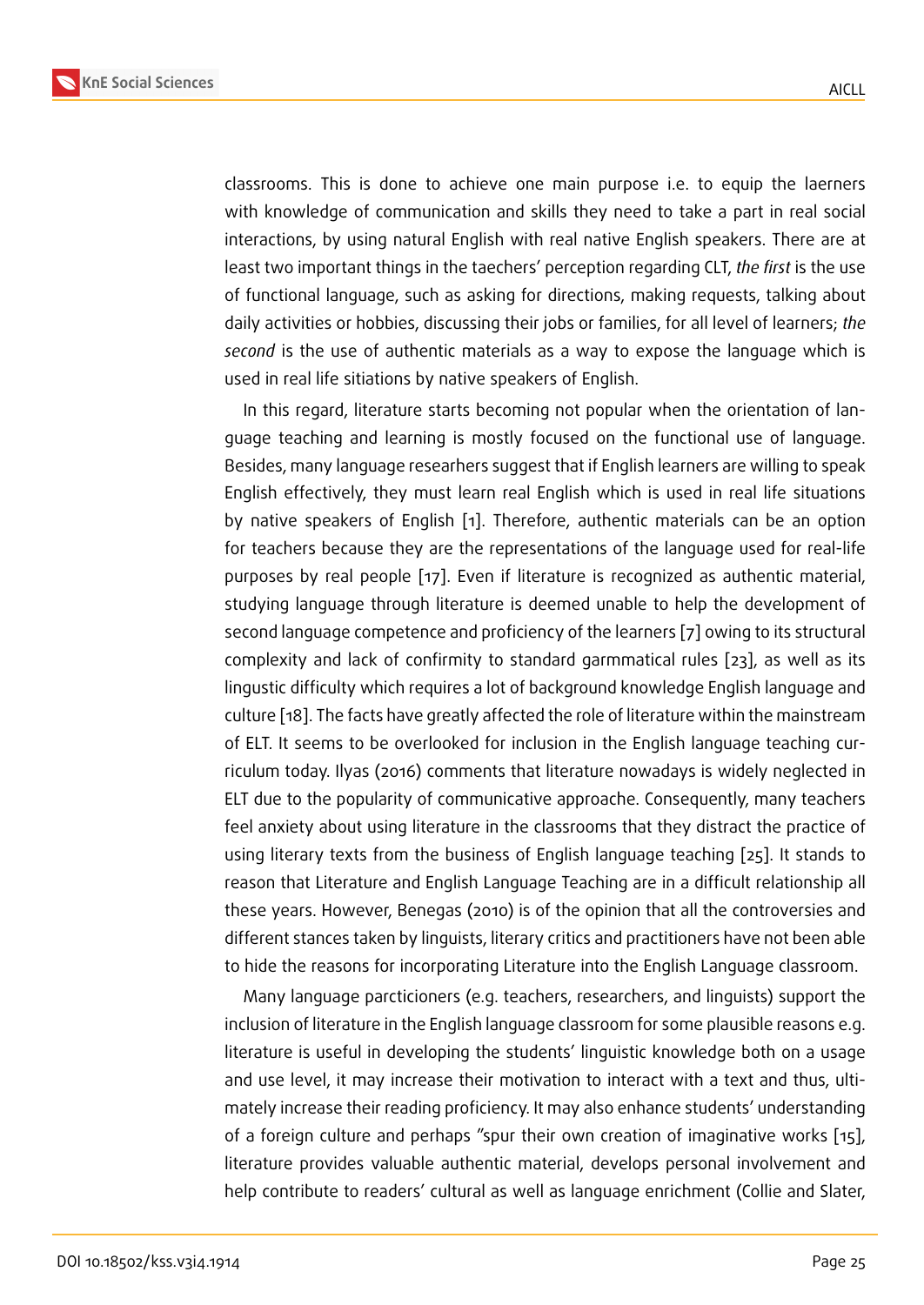1987), the use of literature in language teaching as an interesting and worthy concern (Sage, 1987), literature is beneficial for ELT learners, and ELT students can benefit from the role of literature in promoting, among other things, language acquisition and language proficiency [10], This article therefore attempts a reconciliation between literature in ELT because literature is too important to be ignored in teaching English. However before making decision to use literature for teaching and learning purposes, there are at least four fun[dam](#page-11-3)ental questions to answer i.e. what is literature?, what approach is requred to use literature for teaching English?, what are the reasons for using literature in ELT?, as well as how to use literature for teaching English?

## **2. Literature for ELT**

What literature is seems to be the first important thing to know when a teacher is interested in using literature to teach English because it provides useful information on the most appropriate types of literature to be selected for teaching purpose. Some language practicioners define literature as cultural documents of a country or countries [3], but some consider it as art (Eagleton 1983). Regardless of the perceptions, John McRae (1994) makes a clearer and more specific definition regarding literature. He distinguishes between literature with a capital L which is then defined as the classical t[e](#page-11-4)xts (e.g. Shakespeare and Dickens) and literature with a small l, which is then recognized as popular fictions, fables, song lyrics and so on. It is important to emphasize that the literature suggested to be used in ELT classrooms nowadays is no longer restricted to "Literature", but "literature' which includes the works of many writers from different background of countries and cultures using different forms of English such as Short stories, Poems, Novels, Plays, as well as Songs.

According to Edmondson (1997), Literature (with capital L) is commonly written with high structural complexity and lack of confirmity to standard garmmatical rules which brings the linguistic difficulty to learners who need to learn grammar. Hence, many teachers may be reluctant to benefit from the language of such literature. On the contrary, Hişmanoğlu, M. (2005) is of the opinion that the language of the literary works (i.e. poems, short stories, plays) is simpler, this may facilitate the comprehensibility of the literary texts and enable the students learn practically the figurative and daily use of the target language in the literary works. It should become the main underlying reason for selecting literary works in English classrooms since the kind of works will make the learners familiar with the language of the works. In a nut shell, language teachers should use 'laterature' (with a small l) for novice, and intermediate learners, but should use 'Literature' (with capital L) for high intermediate and advanced learners.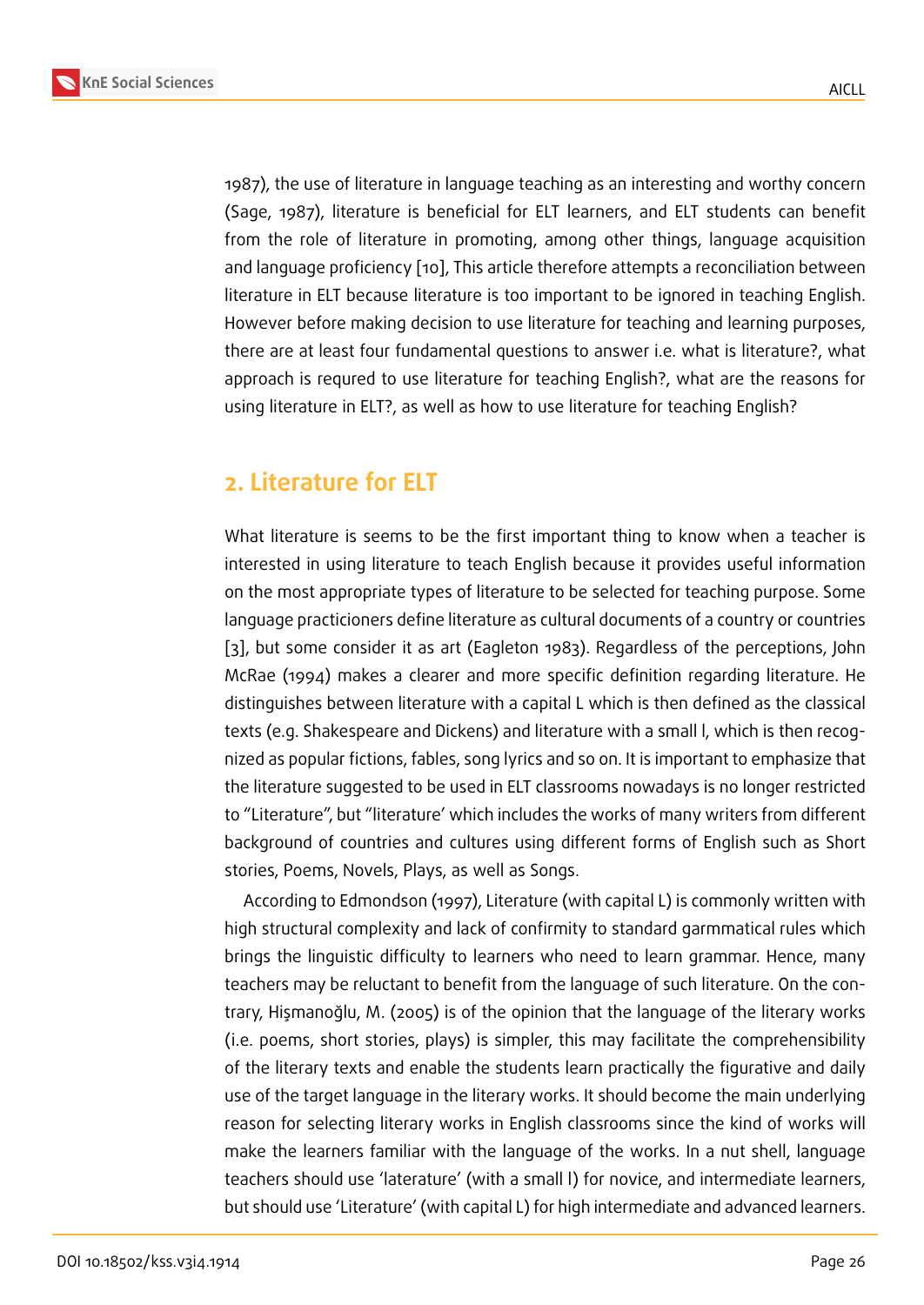



# **3. Approach to the use of literature in ELT**

Having known the sort of literatute to be used for teaching purpose, it is then essential to decide what approach the language teachers employ to the use of selected literature. Approach in this context refers to teachers' way of dealing with the selected literature. To describe this thing, the writer would present one of the most well-known classifications of approaches to the use of literature that is the one proposed by Lazar (1993). According to her, the first step to do when a teacher plans to incorporate the use of literature in ELT is to identify the needs of learners. identifying needs refers to a systematic process of gathering information on the learners' necessities (what sort of literary works they prefer), lacks (what sort of problems they have in language knowledge and skills) and wants (how they want to learn the literary works). After identifying the learners' needs, the next step is to select the most appropriate approach model and to apply the model.

In order to assist the language teachers in selecting the approach, she mentions three kinds of approaches to the use of literature in language teaching context i.e. language-based model, literature as content and literature as personal enrichment.

- a. *Language-based model*: In this model, the language teachers focus on the language components available in a certain literature, e.g. the use of grammar (syntax), types of vocabulary (morphology), and discourse functions and meaning (semantic), to be taken into account in designing syllabuses and teaching materials.
- b. *Literature as content*: In this approach, the language teachers are required to suit the genre of the literature with langugae components to teach in the classroom. For example, when the learners prefer to learn poetry, so this genre is generally appropriate for practicing pronunciation skills, when the learners is interested in learning short stories, so this genre is commonly suitable for practicing translation skills, etc.
- c. *Literature for personal enrichment*: In this model, the language teachers may use a certain literary work as the basis for selecting a particular activity to be apply in the classroom. The aictivity is aimed at giving the laerners an opportunity to express opinions, feelings, personal experinces regarding the literary work. For example, when the learners are interested in learning drama, the drama can be used as a stimuli for the learners to perform drama in English classrooms. From this activity, they have a chance to express their feelings, practice some new expressions from the drama, and so forth.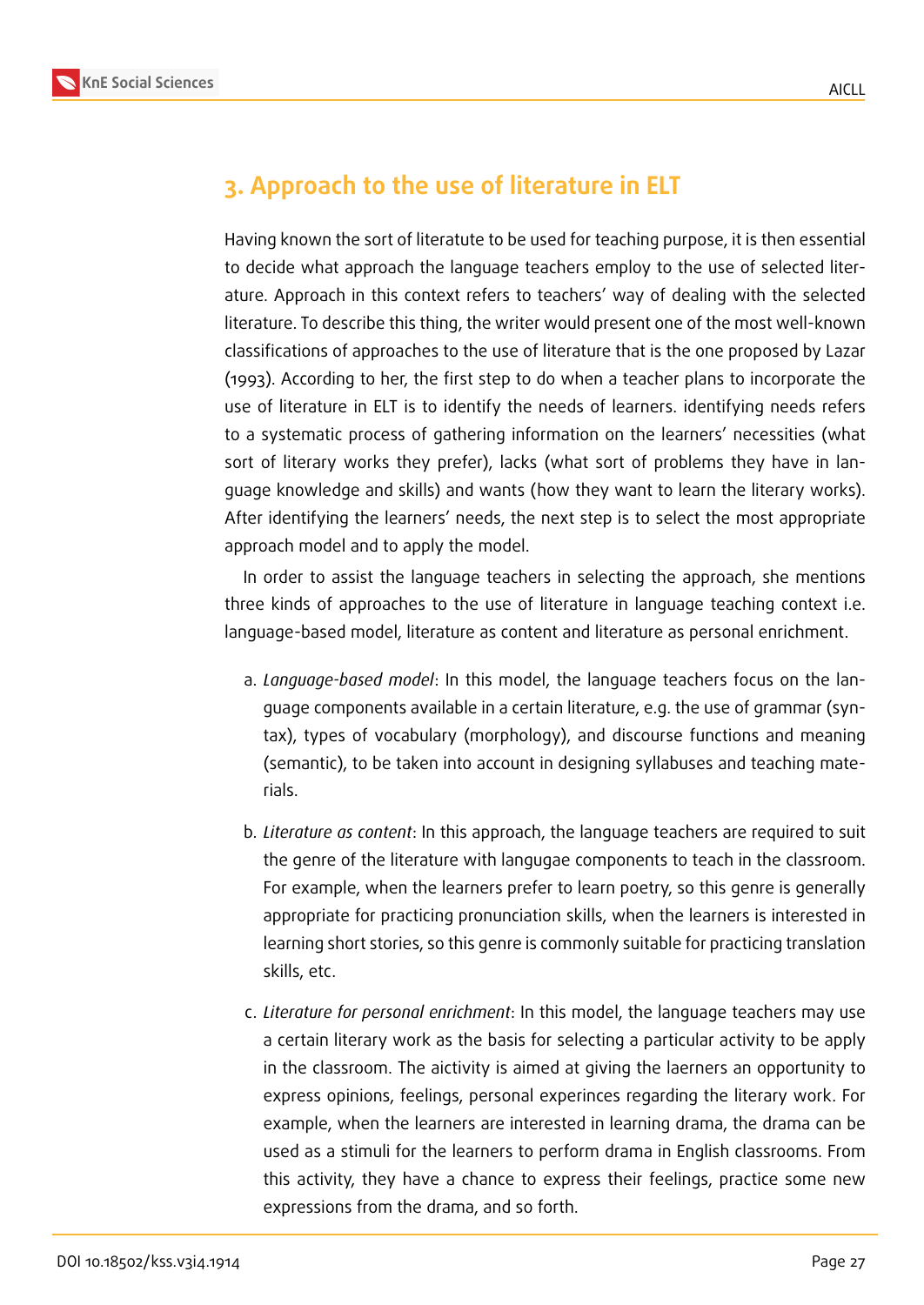

Regarding the three approaches, the language teachers may select one approach or even integrate the approaches for teaching purposes.

# **4. Reasons for Using Literature in ELT**

Many language practitioners provide detailed explanations of the reasons for the use of literary works for language teaching e.g. McKay (1982), Maley (1989), Collie and Slater (1990), Lazar (1993), but this section will only present the reasons for using literature in ELT proposed by Collie and Slater (1990) since their ideas have covered all reasons for using literature in ELT. Collie and Slater (1990) state that there are at least four major underlying reasons, which enable language teachers to use literary works in English classrooms i.e. literature as a valuable authentic material, literature gives cultural enrichment, literature give language enrichment and literature gives personal involvement. For details, let's take a look at the following discussion.

### **4.1. Literature as a useful authentic material**

It is already known that authentic material refers to any items which are produced not for teaching purposes. Referring to the definition, literature can be actegorized as an authentic material since most literary works are created not for the purpose of teaching English. All this time, many teachers simply know that authentic language is the language used in real-life contexts such as conversations, discussions, interviews, speeches, advertisements, newspapers articles, magazine etc) and those are then included in designing or developing instructional materials. Literature can become an innovative complementary material which exposes the laerners with authentic linguistic expressions intentionally produced for native English speakers. The linguistic expressions available in the literary works will give many different linguistic forms, communicative functions and meanings which are probably nor available in naturally occuring communications.

### **4.2. Literature for cultural enrichment**

Most language learners assume that in order to understand the culture of a language, the most likely way is to go to the country where the language is spoken for a visit, stay in the country for some time, interact with the native speakers of the language, and use the language for daily communications. However, there is another easier and cheaper way to know how the culture of the use of a language takes place that is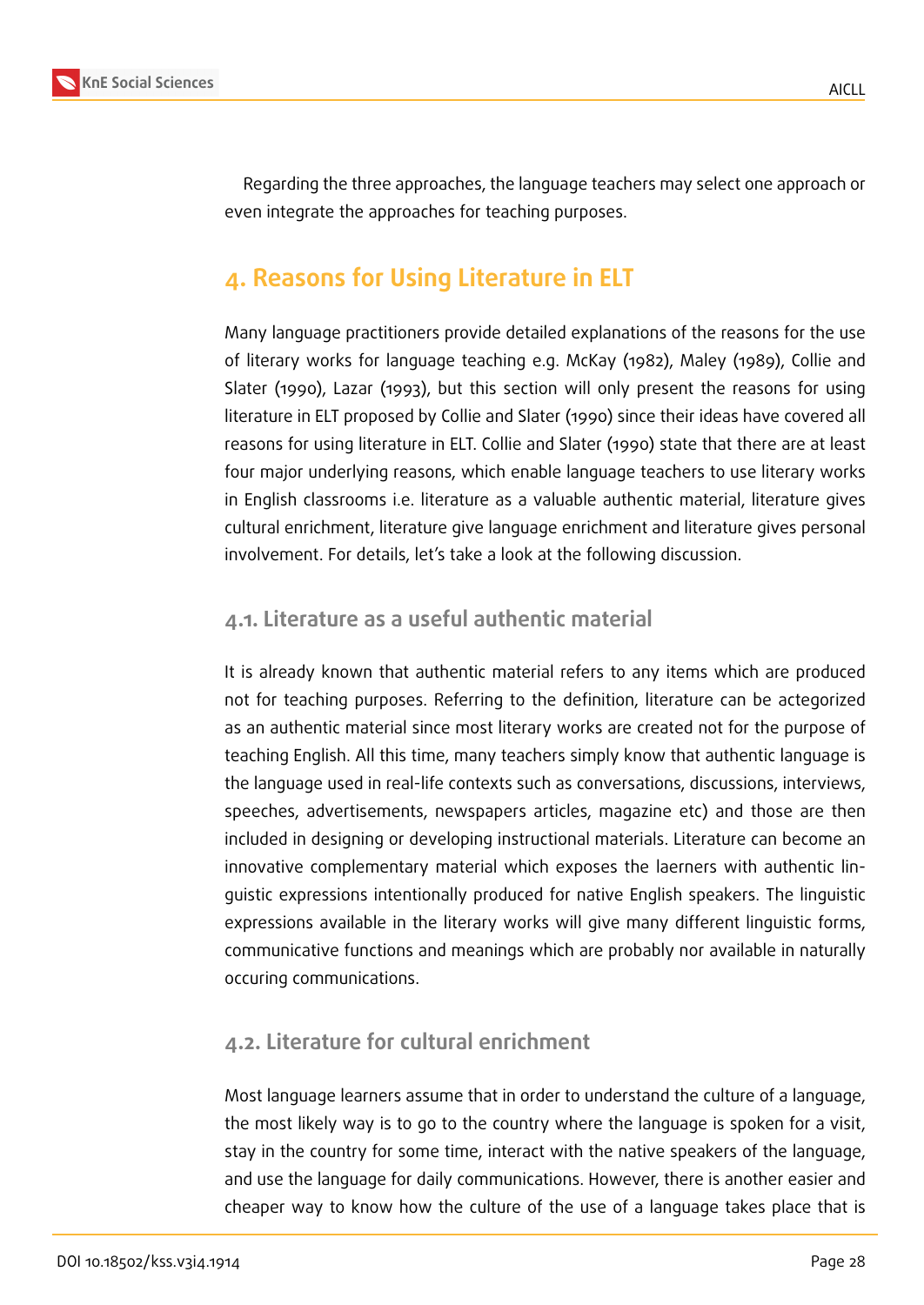

by reading and learning literary works such as short stories, novels, plays, poetry etc. Through reading a novel for instance, the learners may get cultural information because the novel presents characters from different socio-cultural backgrounds. At least, the learners will know some different aspects regarding how the characters live in the world described within the novel such as their feelings, thoughts, believes, traditions, customs and so on. In addition, the learners will recognize how th characters speak and behave in their daily lives. In short, literature may be best considered as an important complement to other instructional materials used to develop the learners' knowledge of language culture being learned.

## **4.3. Literature for language enrichment**

Learning English may not be separated from learning two important language components i.e. the fuctional grammar and the linguistic expressions (e.g.vocabulary, phrases, and common expressions used by native speakers of English). The two components are essential since they are the determinants for making the learners' language natural and intelligible. Literature contains the language components required by the learners. A short story is written not only with a wide range of individual lexical or syntactic items, but also with various sentences containing different discourse functions. When the learners read and learn the short story, they will soon become familiar with the language components available in the texts of the short story. They automatically learn about the individual lexis, the discourse functions in the texts, the variety of syntactical structures, the different ways of connecting ideas in the short story. Those things are belived able to enrich the learners' skills in reading or writing. Having knowledge of the language components makes the learners more productive and creative in using the languaage in terms of speaking and writing because the richness and the variety of the language components they are learning from the literary work have facilitaed the development of their language productivity and creativity.

### **4.4. Literature for personal involvement**

Personal involment means to be drawn into things that the learners are learning. Having the feeling of involment is very useful to help the learners stay focus and increase concentration on speaking, writing, listening, and reading. When the learners are reading a literary work e.g. novel, they have to learn to stay focus and concentrate on the texts. As they succeed in saying focus, they are then drawn into the texts. In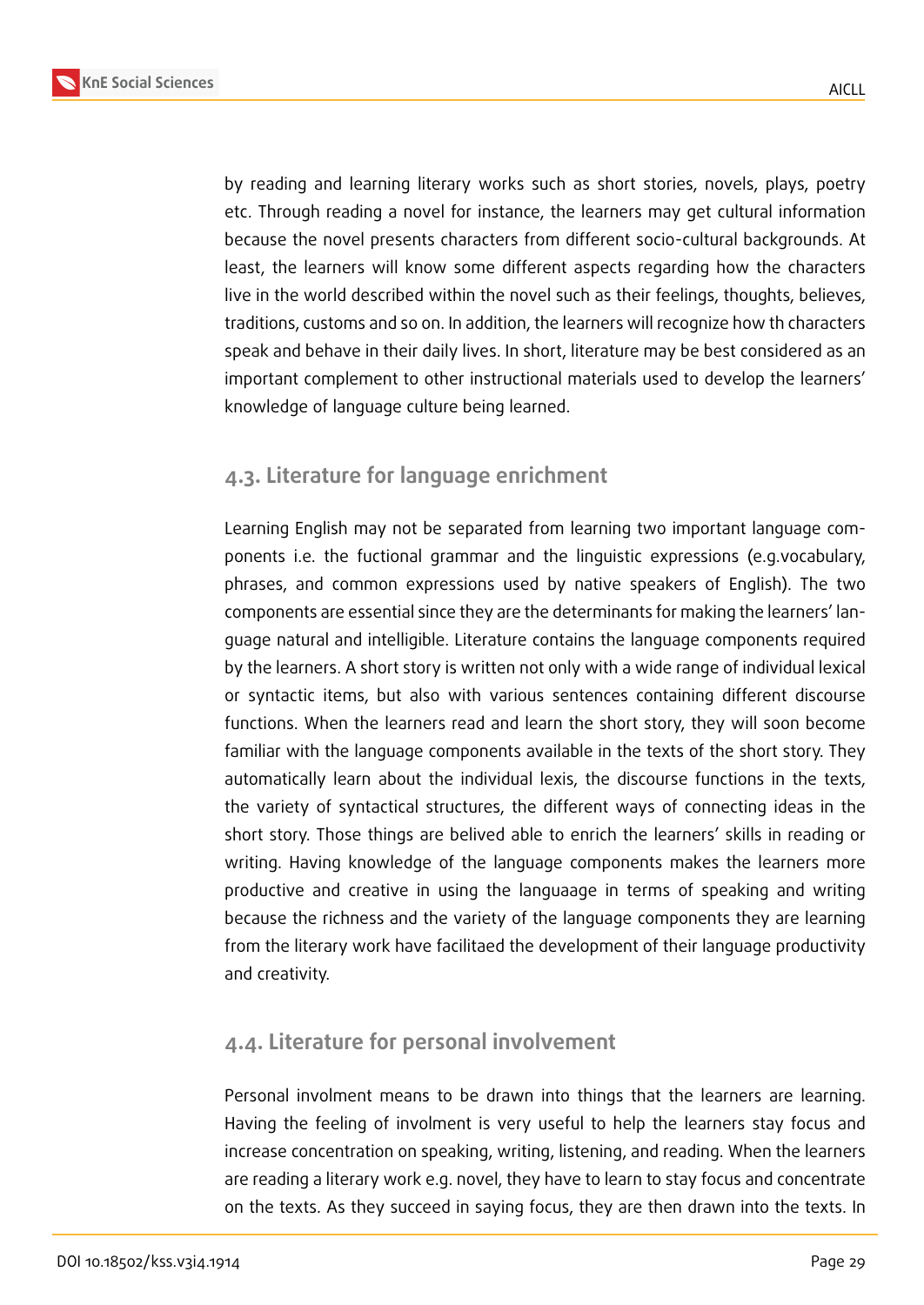



this situation, understanding the meanings of individual vocabulary, and phrases is not more important than finding out how the story goes on and how it finally ends. They get involved further and further to find out the peak of events in the story. They even can feel close to certain characters and shares their emotional responses. They sometimes really like and admire a certain character and hate another character when reading the texts. Of course, this potential can have a very positive effect on development of the whole language learning process. However, Hişmanoğlu, M. (2005) suggests that at this point, the selection of a literary text in relation to the needs, expectations, and interests, language level of the students is very important to do.

# **5. How to Use Literature for Teaching English**

This section discusses in what manners literature is used for teaching English. There are at least four steps proposed to be taken into account for using literature in ELT namely:

### **5.1. Making decision about a needs analysis**

In this first step, the teachers are required to analyse three things regarding the literary works i.e. *The first,* the teachers need to know the types of literary works that the learners want to learn. This will help the teachers to identify the learners' interests, preferences, and motivation. When the learners reveal their needs, prefernces, and interests in learning a type of literary work, it will rise their personal involvement and positive reactions to learning the literary work. The result of this analysis should be taken into account for the inclusion of a certain literary work in the course of ELT. *The second;* the teachers need to analyse the difficulty level of the selected literary works in terms of grammar, lexical items and text patterns. The results of the analysis must be related to the learners' levels of proficiency in English. If the language of the literary work is simple and relevant to the learners' proficiency level, this may facilitate the comprehensibility of the literary text. *The third;* the teachers need to analyse and ensure that a literary work brings pleasure and enjoyment to the learners. In this regard, Thom (2008) assumes that pleasure and enjoyment factors should be given a greater notice since they serve as "a motivating factor" which inspires readers/learners to read, to be interested in reading and to interpret the works.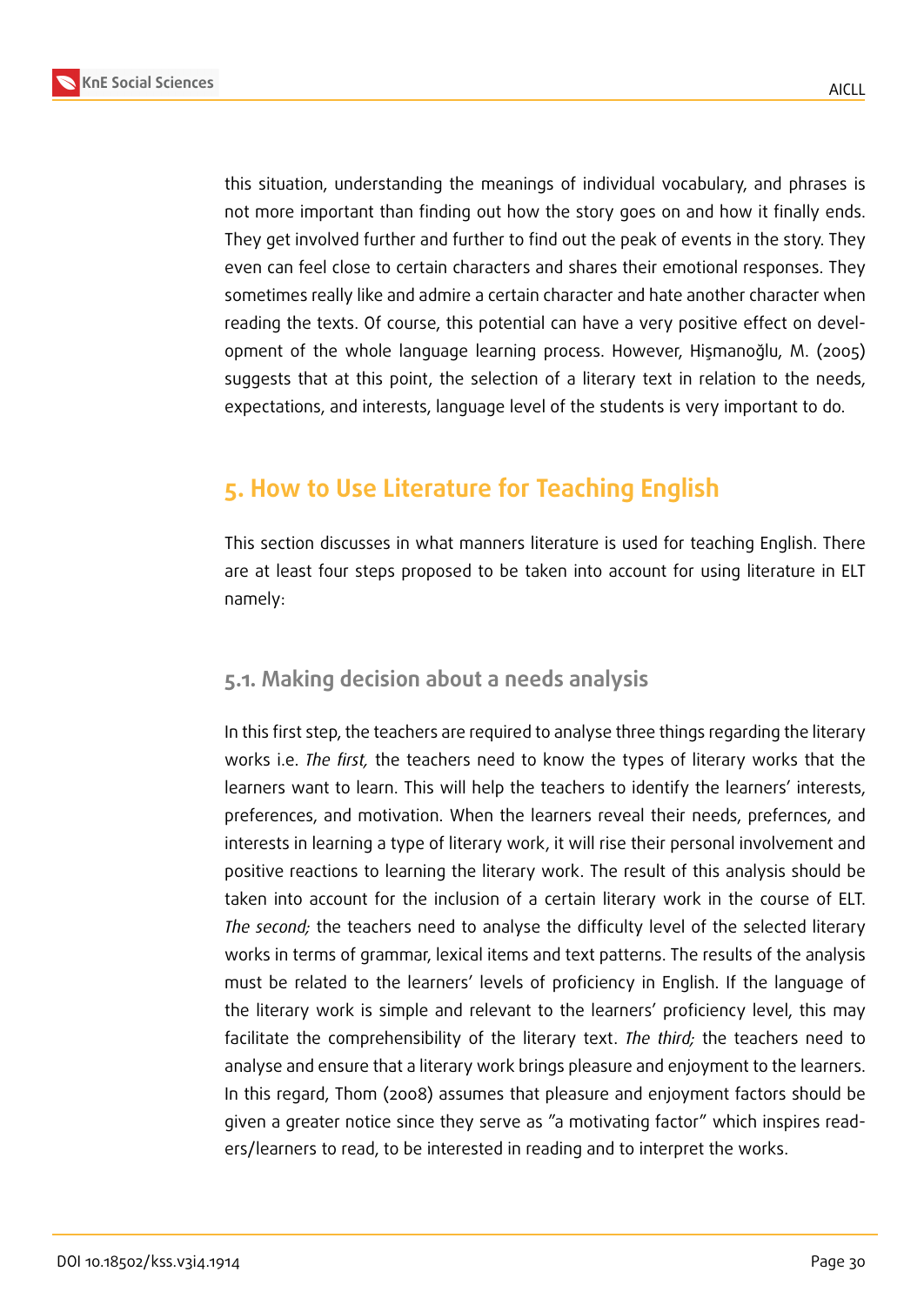## **5.2. Formulating learning objectives**

Analyzing the three items as specified above will result in the identification of three things i.e. the types of literary works mostly preferred by the learners, the difficulty level of the literary works which is suitable for the level of learners' English proficiency, as well as delightful literary works. Another crucial thing to do is to determine the learning objectives. Stating objectives of using literature in ELT helps to bring into focus the teachers' vision and targets for the course. Richards (2001) is of the opinion that objectives have four main purposes i.e. to provide a reason for a program, to provide guidelines for teachers and learners, to provide a focus for learning, to describe important and realizable in learning. In short, the learning objectives describe the learners will be able to do after completing a lesson. However, it is important for the teachers to know that the learning objectives should be formulated based on the results of the needs analysis.

## **5.3. Selecting teaching techniques**

Once the learning objectives have been formulated, the teachers may start selecting the special technique used to implement the selected literary works in ELT. Technique in this context refers to basic procedures of the application of literature in Englisn language classrooms. Related to this, the author proposes some useful techniques to apply literature in the language classrooms among other things:

**Analyzing Technique**: the centre of attention is the lingustic expressions of the text such as lexical items and phrases.

The implementation of this technique can be seen in an activity called 'Strong lines' written by Ibsen (1990). In this activity, she suggests the learners to identify words by doing the following procedures:

- Students are required to read a short story before hand. In the class, however, they are not allowed to look at the story when following this activity.
- In the class, teacher asks students to have a quick look at the whole story and underline "strong lines" that is the words and expressions that they like or that disturb them.
- Divide the class into groups of three or four and ask students to share the strong lines with other members in their group.
- All the members in one group discuss and choose one "strong line" favoured by most members (they can vote if needed.)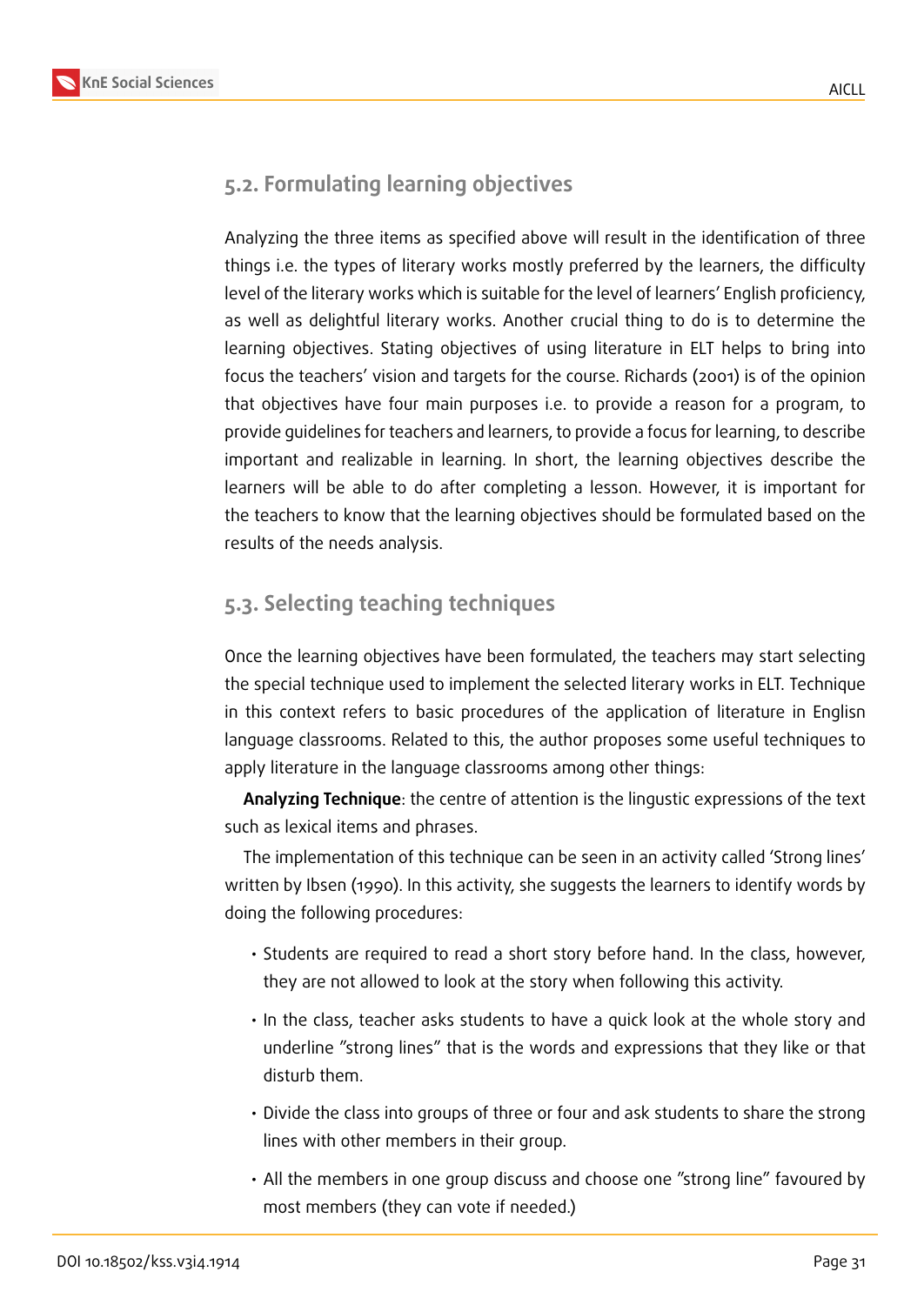- Use the "strong line" as the title or the topic for an expressive piece of writing. For example, write your comments on the sentence above.
- Ask each group to report their project. Make a class exhibition if possible.

(Note: All the group members are supposed to contribute to the group's project. The teacher may help students when they have difficulty in interpreting the title or the topic of their strong line.)

**Memorizing and Producing Technique**: students have to memoririze some lexical items and retell the story by using the words. the students may retell the story in spoken or written discourse.

The use of this technique can be seen in an activity proposed by Thom (2008) called 'Storytelling' this activity is carried out by using the following procedures:

- Students are required to read the short story before hand.
- The teacher picks up 10-15 words from the passage. Write the words (in the sequence of occurrence in the ext) on the board. For example, these are 10 words derived from a passage 'The Corn Planting by Sherwood Anderson: news, knock, killed, gentle, message, blurted, loitered, nightgown, farmhouse, bang.
- Give students one minute to memorise the words.
- Cross out all the words. Ask students to rewrite the words in order within 1 minute.
- Check students' word list. Those who can write the most words are the winners. (Gifts should be available in this activity)

Note: in fact, one effective way of memorising all the word is that students put the words in sentences related to the passage. If so, they can recall the content of the passage.

- Ask students to tell the content of the passage (they can work individually or in pair/group works), using the word lists. Then, ask them to write or:
- Ask students to use the word list to make up a new story. It would be more challenging if the teacher asks them to work in pairs and each pair creates 2 stories by using the words from top to bottom and from bottom to top.
- Students should make use of their imagination. For example:Student A: "Last night, I got a terrible piece of news. My beloved pet bird got killed by a neighbour's fierce cat...." Student B: "I was sleeping last night when I was suddenly woken up by a bang. I got out of my bed and went into the kitchen to see what happened. There I saw a stranger in a white nightgown..."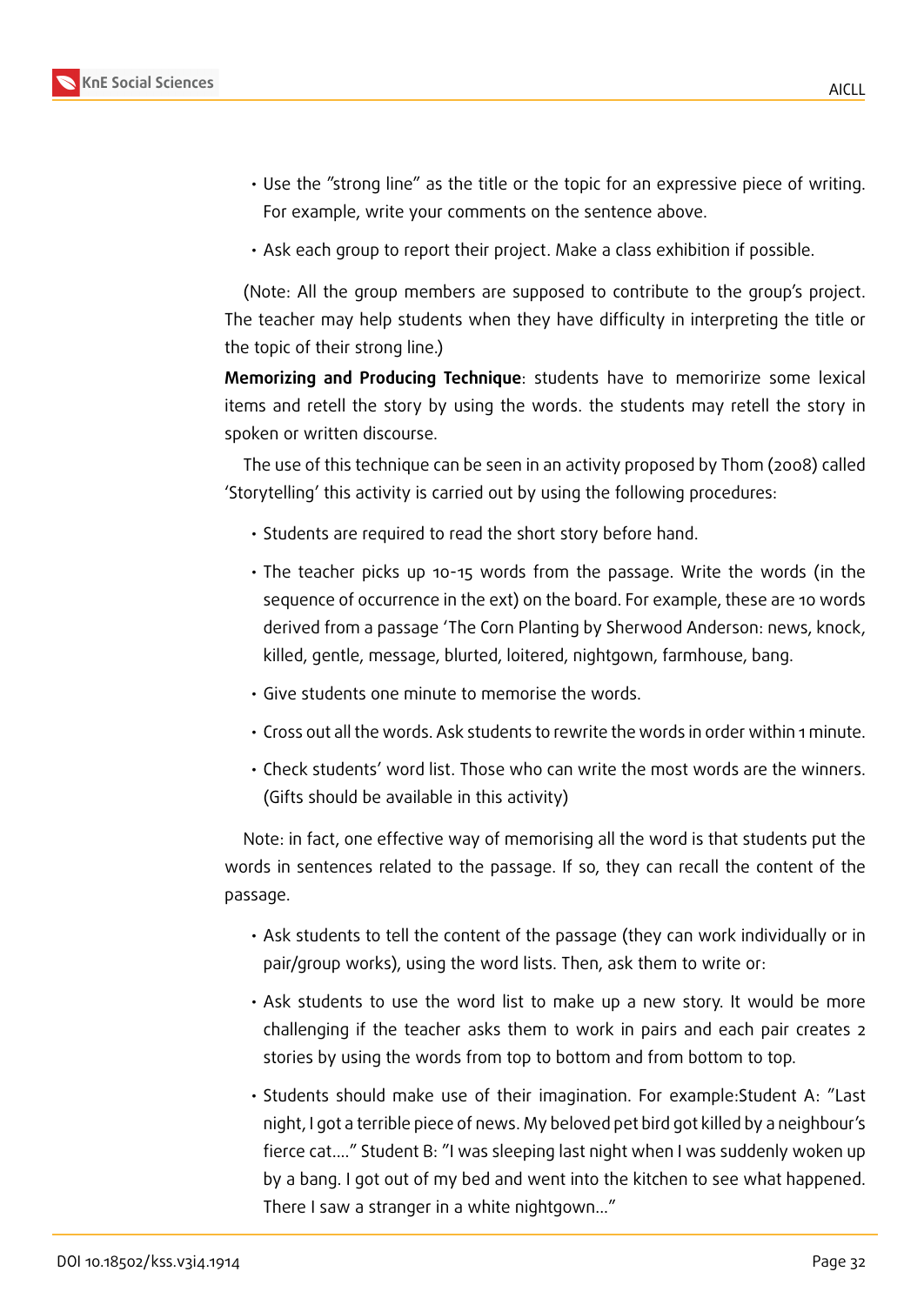

- Ask students to tell their stories (The class may choose the best stories) or
- Ask them to write their own story as a home task.

**Completing Technique:** students are required to complete a story in which some liexical items of the story have been omitted.

The application of this technique can be found in an activity created by Thom (2008) called 'Gap Filling'. This activity suggests to carry out the following procedures:

- Students are required to read the story before hand. In the class, however, they are not allowed to look at the story when following this activity.
- Teacher prepares another copy of the text in which there are some gaps for the students to fill in. The gaps can be passive vocabulary, adjective vocabulary, etc so that students will have a chance to revise the lexis later.
- Ask students to fill in the gaps, exchange the answers in pair/group.
- Remind them of the related grammatical focus.
- Give them a chance to drill in the language/grammar if possible.

#### Example:

Teacher can leave out the relative pronouns (who, which, where, when...) or adjectives of describing the people (Later, ask students to use those adjectives to describe the characters in the story.)

**Constructing Technique**: The students are required to construct a story based on key sentences given by teachers.

This technique is implemented by Malley (2000) in his suggested activity fo using literature in teaching English. The activity is called 'Storylines' and is carried out by using the procedures as follows:

- Students are not provided with the text before the lesson.
- From each part of the story, select one or two key sentences, that is, ones which give an indication of the storyline. Write out these sentences in order and make them up into a task sheet. If teacher wishes to make the activity slightly easier, he/she could also add the opening paragraph and the ending.
- Ask students to work in groups of three. Give each group a copy of the task sheet. Students discuss what they think happen in the story, and find a possible explanation for each of the sentences.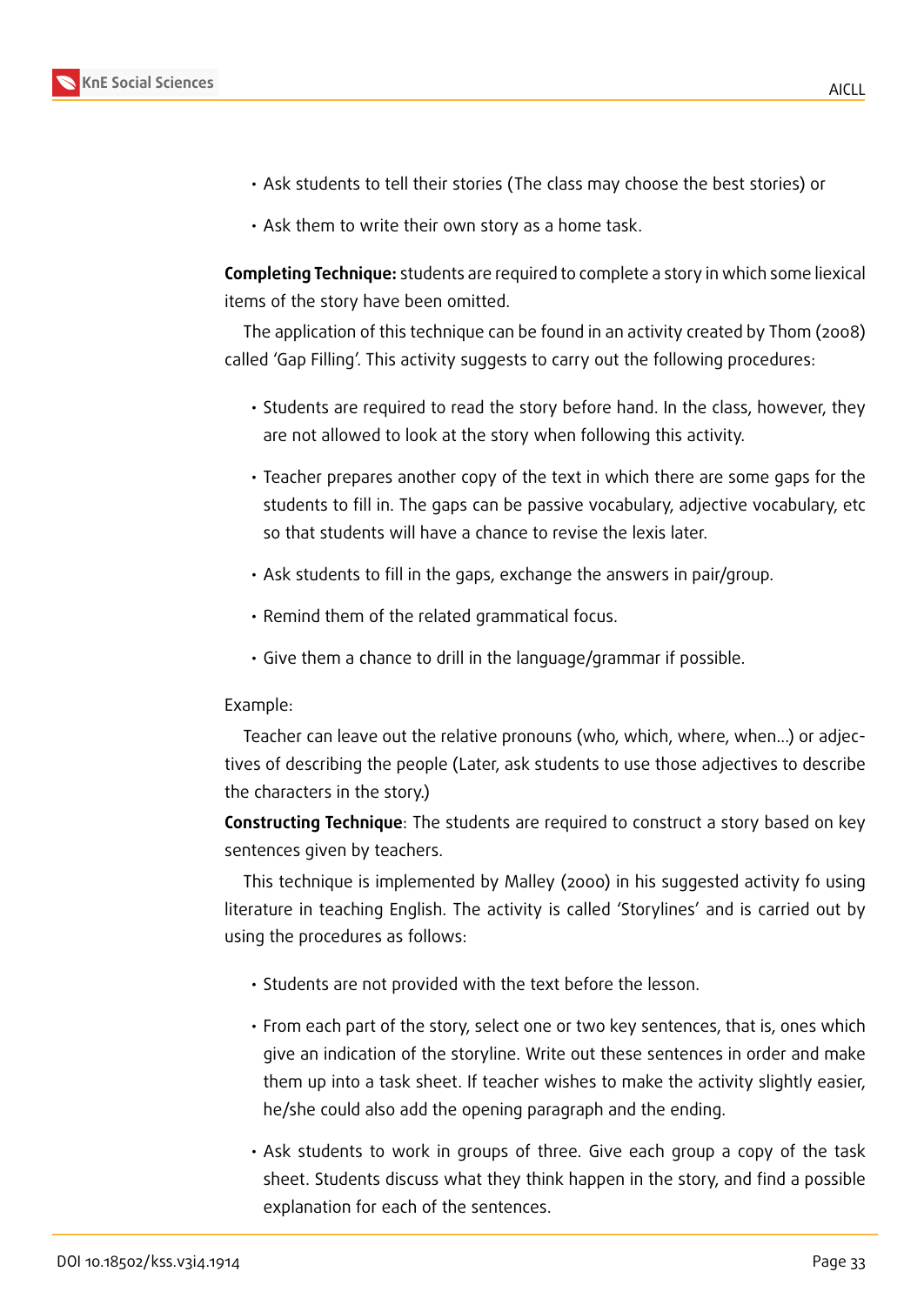

- The groups compare their different versions of the story
- Class discussion: Ask the class to call out those sentences from the story which they found most difficult to explain. Let them compare their suggestions. Finally reveal what actually happened in the story.

**Transforming Technique**: In this techniques, the students are asked to transform a certain literary work from its original form to another form. For example; from song lyrics to short stories. This type of technique has ever been applied in the author's own teaching English experiences.

- The students are split into several group (e.g. a group of four) and given song lyrics to learn (It is possible to listen to the song together while practicing how to articulate the lyrics).
- They are then required to identify and to make list of some unfamiliar words from the song lyrics.
- After finding the unfamiliar words, they are then allowed to open dictionary to find out the meaning of the words.
- Then all groups are given some time to discuss the possible storyline of the song lysrics.
- After that each group has to write a short story which represents the storyline of the song.
- Each group appoints one of the group members to come before the class to tell the short story and the members of the other groups are given an opportunity to ask questions regarding the story (this may be done in turn).

# **6. Conclusions**

The author here has described the importance of making reconcilliation between literature and English language teaching. For that purpose, language teachers need to know several important points i.e. *The first*, the most appropriate types of literature to be selected for teaching purpose. *The second*; the type of approach the language teachers employ to the use of selected literature. *The third;* the reasons for the use of literary works for language teaching. The fourth; the steps to do to use literature for teaching English which cover four proposed steps i.e. *Making decision about a needs analysis, Formulating Learning Objectives, Selecting Innovative Teaching Techniques.* Therefore, the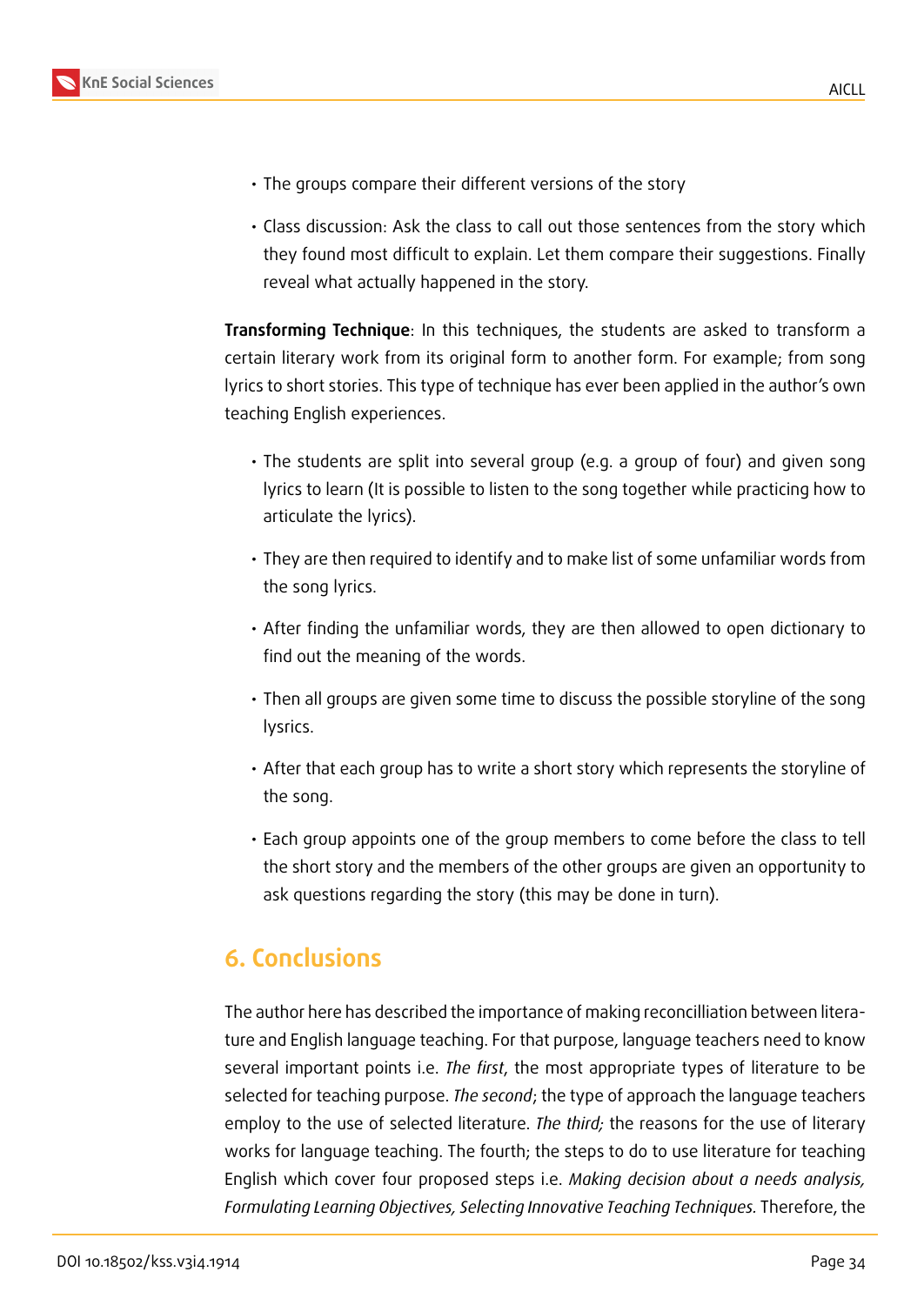

author believes that the proposed steps could be applied quite reliably in using literature to teach English. However, researches are still needed to determine two things i.e. *Firstly*, if these steps could bring about a positive effect on the students' progress in mastering English. *Secondly*, if these steps could be used for developing teaching materials for literature-based English courses e.g. reading, writing, and listening which integrate the use of literary works.

# **References**

- <span id="page-11-1"></span>[1] Al Azri, R. H., & Al-Rashdi, M. H. (2014). The effect of using authentic materials in teaching. *International journal of scientific & technology research*, *3*(10), 249-254.
- [2] Banegas, D. (2010, March 23). *The Role of Literature in ELT***.** Retrieved from https://www.teachingenglish.org.uk/blogs/dario-banegas/role-literature-eltpart-one
- <span id="page-11-4"></span>[3] Basnet, & Mounfold. (1993). *literature reading and teaching strategies*. Macmillan Publishers
- [4] Chen, M. L. (2014). Teaching English as a foreign language through literature. *Theory and Practice in Language Studies*, *4*(2), 232.
- [5] Clandfield, L., & Duncan, F. (2004). Teaching materials: using literature in the EFL/ESL classroom. *The Internet TESL Journal*, *10*(12).
- [6] Collie, J. and S. Slater. (1990). *Literature in the Language Classroom: A Resource Book of Ideas and Activities*. Cambridge: CUP.
- <span id="page-11-2"></span>[7] Edmondson, W. (1997). The role of literature in foreign language learning and teaching: Some valid assumptions and invalid arguments. *AILA Review*, *12*, 42-55.
- [8] Hişmanoğlu, M. (2005). Teaching English through literature. *Journal of Language and Linguistic studies*, *1*(1).
- [9] Ibsen, E. B. (1990, July). The double role of fiction in foreign-language learning: Towards a creative methodology. In *English Teaching Forum* (Vol. 28, No. 3, pp. 2-9).
- <span id="page-11-3"></span>[10] Ilyas, H. P. (2016). Retaining Literature in the Indonesian ELT Curriculum. *Studies in English Language and Education*, *3*(1), 1-11.
- <span id="page-11-0"></span>[11] Kaharuddin, et al. (2014). Communicative Competence-Based Syllabus Design for Initial English Speaking Skills. *International Journal of Enhanced Research in Educational Development (IJERED), www.erpublications.com, 2* (3), 64-83.
- [12] Lazar, G. (1993). *Literature and language teaching*. Cambridge, UK: Cambridge University Press.
- [13] Maley, A. (1989). "Down from the Pedestal: Literature as Resource" in *Literature and the Learner: Methodological Approaches*. Cambridge: Modern English Publications.